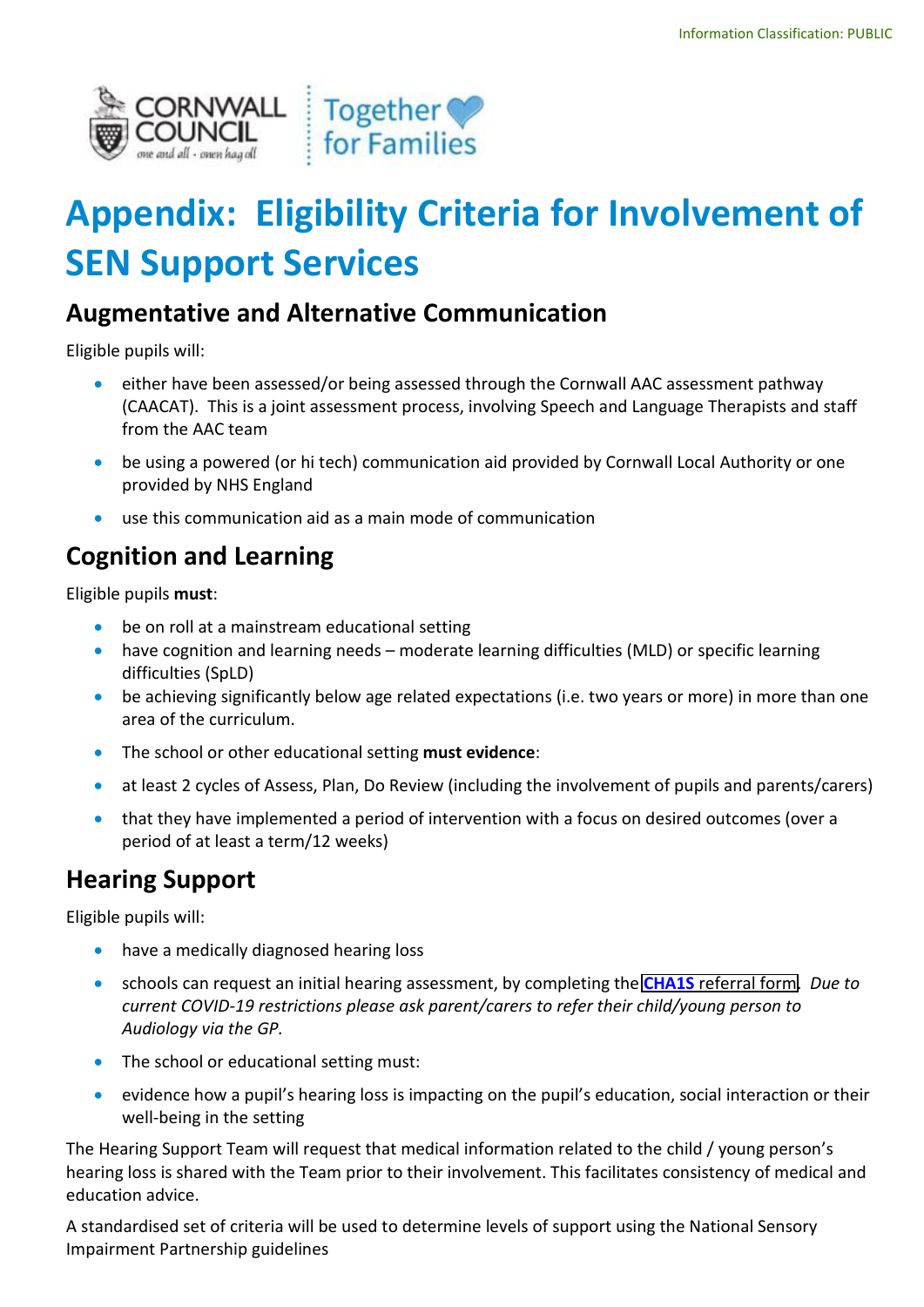## **Physical and Medical Needs**

Eligible pupils will:

- be attending a mainstream educational setting or an Area Resource Base
- have a physical and/or medical need which affects their ability to access the curriculum, for example within the classroom environment, in practical lessons or school trip

Referrals are accepted from schools (usually the SENCO), from medical professionals and from other colleagues in the Council's Support Services.

The Physical and Medical Needs Advisory Service can provide Moving and Handling Training for staff working with specific students. Please email [physicalandmedicalneeds@cornwall.gov.uk](mailto:physicalandmedicalneeds@cornwall.gov.uk) for further details.

#### **Vision Support**

Eligible pupils will:

- have a diagnosed visual impairment, diagnosed by an Ophthalmologist
- have a visual impairment which impacts on their ability to access the curriculum and any aspect of their learning.
- the school or educational setting must evidence how a pupil's visual impairment is impacting on the pupil's education, social interaction or their emotional well-being in the setting

The Vision Support Team will request that medical information related to the child/young person's visual impairment is shared with the Team prior to their involvement. This facilitates consistency of medical and education advice. A standardised set of criteria will be used to determine levels of support using the National Sensory Impairment Partnership guidelines.

## **Communication Support Service**

#### **Staff mentoring:**

- The member of staff to be mentored will be a designated keyworker for a child presently receiving an episode of care from the NHS Community Speech and Language Therapy Service
- An NHS Community Speech and Language Therapist has recommended that the school make the referral
- The setting will have pre-prepared any resources that will be needed in the course of the mentoring period as directed by the involved NHS Community Speech and Language Therapist
- The designated member of staff will be made available to work with the child and the CSS officer throughout the mentoring sessions.
- The key worker and child will attend a mainstream setting

#### **Individual Assessment and Intervention**

• The child or young person will either be enrolled in an Alternative Placement Academy (APA) or they will be under consideration for a placement in an APA by the Pupil Placement Panel or the Medical Pupil Referral Panel.